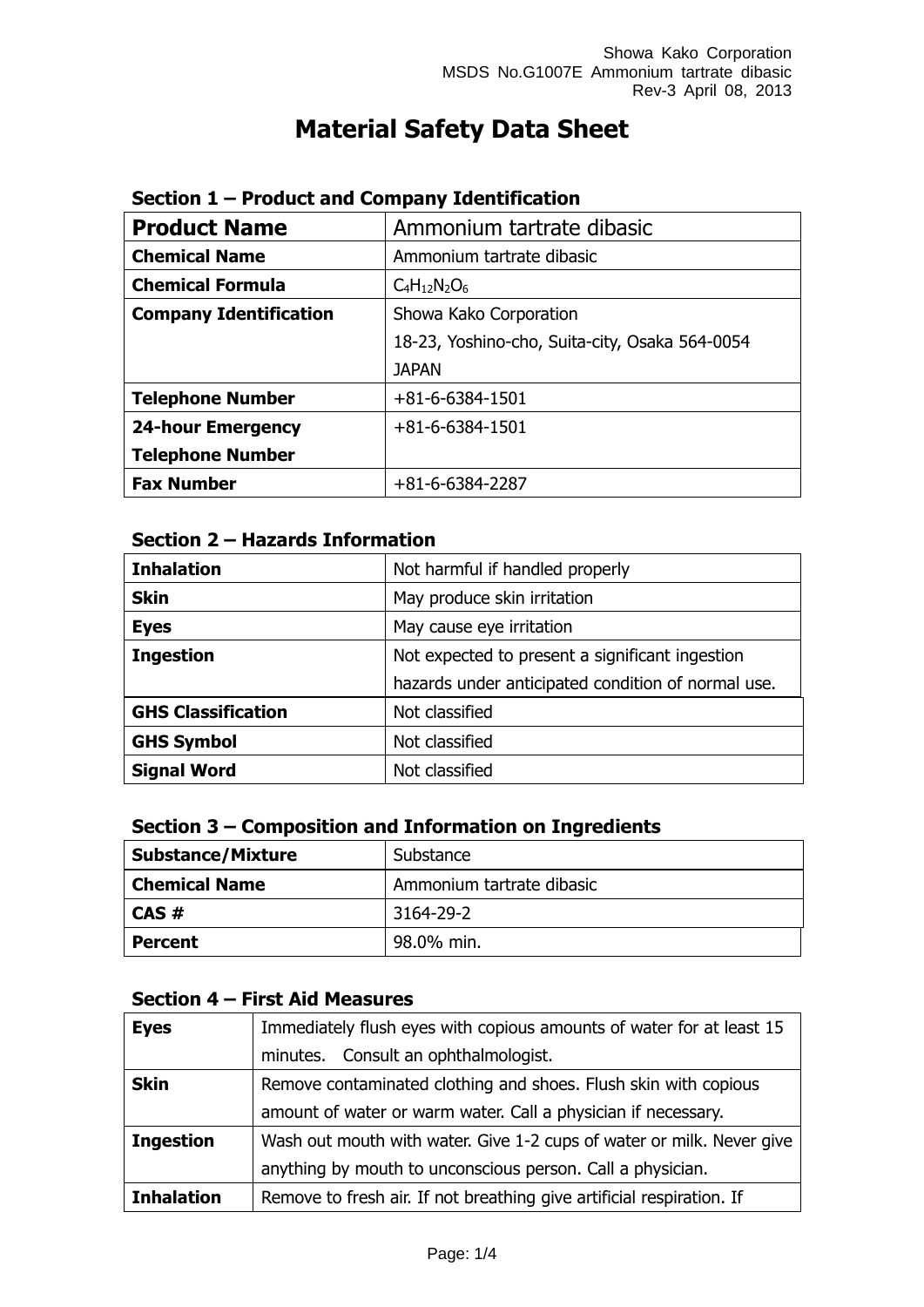breathing is difficult, give oxygen. Call a physician if necessary.

| <b>Flash Point</b>               |              | No data found                                       |  |
|----------------------------------|--------------|-----------------------------------------------------|--|
| <b>Autoignition</b>              |              | No data found                                       |  |
| <b>Explosion Limits</b><br>Lower |              | No data found                                       |  |
|                                  | <b>Upper</b> | No data found                                       |  |
| <b>Extinguish Media</b>          |              | Water, powder, carbon dioxide, foam                 |  |
| <b>Firefighting Instructions</b> |              | Avoid non-firefighting equipped personnel to enter. |  |
|                                  |              | Extinguish upwind from the fire wearing appropriate |  |
|                                  |              | protective gear.                                    |  |

## **Section 6 – Accidental Release Measures**

| <b>Spills/Leaks</b> | Evacuate area. Wear self-contained breathing apparatus,                     |
|---------------------|-----------------------------------------------------------------------------|
|                     | <sup>1</sup> rubber boots and heavy rubber gloves. Sweep up, place in a bag |
|                     | and hold for waste disposal. Avoid raising dust. Ventilator area            |
|                     | and wash spill site after material pickup is complete.                      |

# **Section 7 – Handling and Storage**

| <b>Handling</b> | Wear appropriate protective gear. Do not contact with eyes, skin |
|-----------------|------------------------------------------------------------------|
|                 | and on clothing. Do not inhale. Handle with care. Provide        |
|                 | adequate ventilation. Wash mouth and hand after handling the     |
|                 | material.                                                        |
| <b>Storage</b>  | Keep container tightly closed. Avoid such conditions as direct   |
|                 | sunlight, high temperature, high humidity and high piling. Store |
|                 | indoor at room temperature.                                      |

#### **Section 8 – Exposure Controls, Personal Protection**

| <b>Engineering</b>                   | Facilities storing or utilizing the material should be equipped |  |
|--------------------------------------|-----------------------------------------------------------------|--|
| <b>Controls</b>                      | with an eye wash facilities and a safety shower. Use adequate   |  |
|                                      | ventilation to keep airborne concentrations low.                |  |
| <b>Exposure Limits</b>               | No data found                                                   |  |
| <b>Personal Protective Equipment</b> |                                                                 |  |
| <b>Eyes</b>                          | Safety goggles                                                  |  |
| <b>Skin</b>                          | Rubber gloves                                                   |  |
| <b>Clothing</b>                      | Protective clothing and rubber boots                            |  |
| <b>Respirators</b>                   | Anti-dust mask                                                  |  |

#### **Section 9 – Physical and Chemical Properties**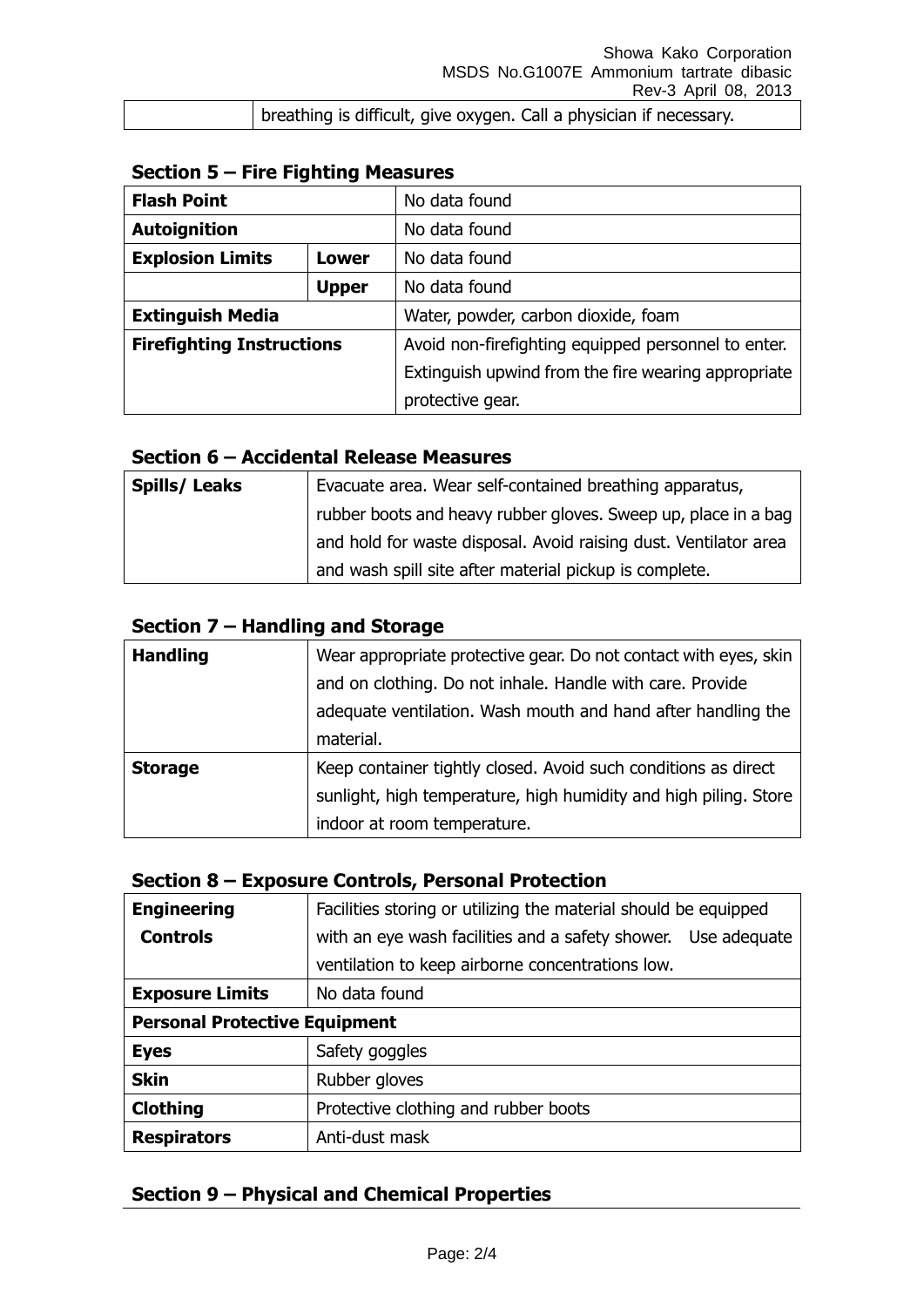Showa Kako Corporation MSDS No.G1007E Ammonium tartrate dibasic Rev-3 April 08, 2013

|                         | REV-3 ADIII UO, ZUIJ                                          |
|-------------------------|---------------------------------------------------------------|
| <b>Physical State</b>   | Crystalline powder                                            |
| <b>Appearance</b>       | White - Almost white                                          |
| <b>Odor</b>             | Odorless or few odors                                         |
| <b>Boiling Point</b>    | No data found                                                 |
| <b>Melting Point</b>    | No data found                                                 |
| <b>Flash Point</b>      | No data found                                                 |
| <b>Autoignition</b>     | <b>None</b>                                                   |
| <b>Explosibility</b>    | <b>None</b>                                                   |
| <b>Vapor Pressure</b>   | No data found                                                 |
| <b>Vapor Density</b>    | No data found                                                 |
| <b>Solubility</b>       | Soluble in water 63.8 g/100 ml at 30°C, 95.4 g/100 ml at 60°C |
|                         | Insoluble in acetone                                          |
| <b>Molecular Weight</b> | 184.15                                                        |

# **Section 10 – Stability and Reactivity**

| <b>Stability</b>                             | <b>Stable</b>                       |
|----------------------------------------------|-------------------------------------|
| <b>Conditions to avoid</b>                   | Sunlight, high temperature and high |
|                                              | humidity                            |
| <b>Incompatibilities with Other Material</b> | No data found                       |
| <b>Hazardous Decomposition Product</b>       | No data found                       |
| <b>Hazardous Polymerization</b>              | Will not occur                      |

# **Section 11 – Toxicological information**

| <b>RTECS#</b>               | No data found                            |  |
|-----------------------------|------------------------------------------|--|
| <b>LD50/LC50</b>            | IPR-rabbit $LD_{50}$ : 113 mg/kg         |  |
|                             | IVN-rabbit LD <sub>50</sub> : 1130 mg/kg |  |
| Carcinogenicity             | No data found                            |  |
| <b>Mutagenicity</b>         | No data found                            |  |
| <b>Reproductive Effects</b> | No data found                            |  |
| <b>Teratogenicity</b>       | No data found                            |  |
| <b>Immunology</b>           | No data found                            |  |
| <b>Irritation</b>           | May cause irritation to skin             |  |

#### **Section 12 – Ecological Information**

| <b>Ecotoxicity</b>            | No data found |
|-------------------------------|---------------|
| <b>Environmental Standard</b> | No data found |

# **Section 13 – Disposal Consideration**

| Disposal Method | Federal (national), state or local laws and regulations |
|-----------------|---------------------------------------------------------|
|-----------------|---------------------------------------------------------|